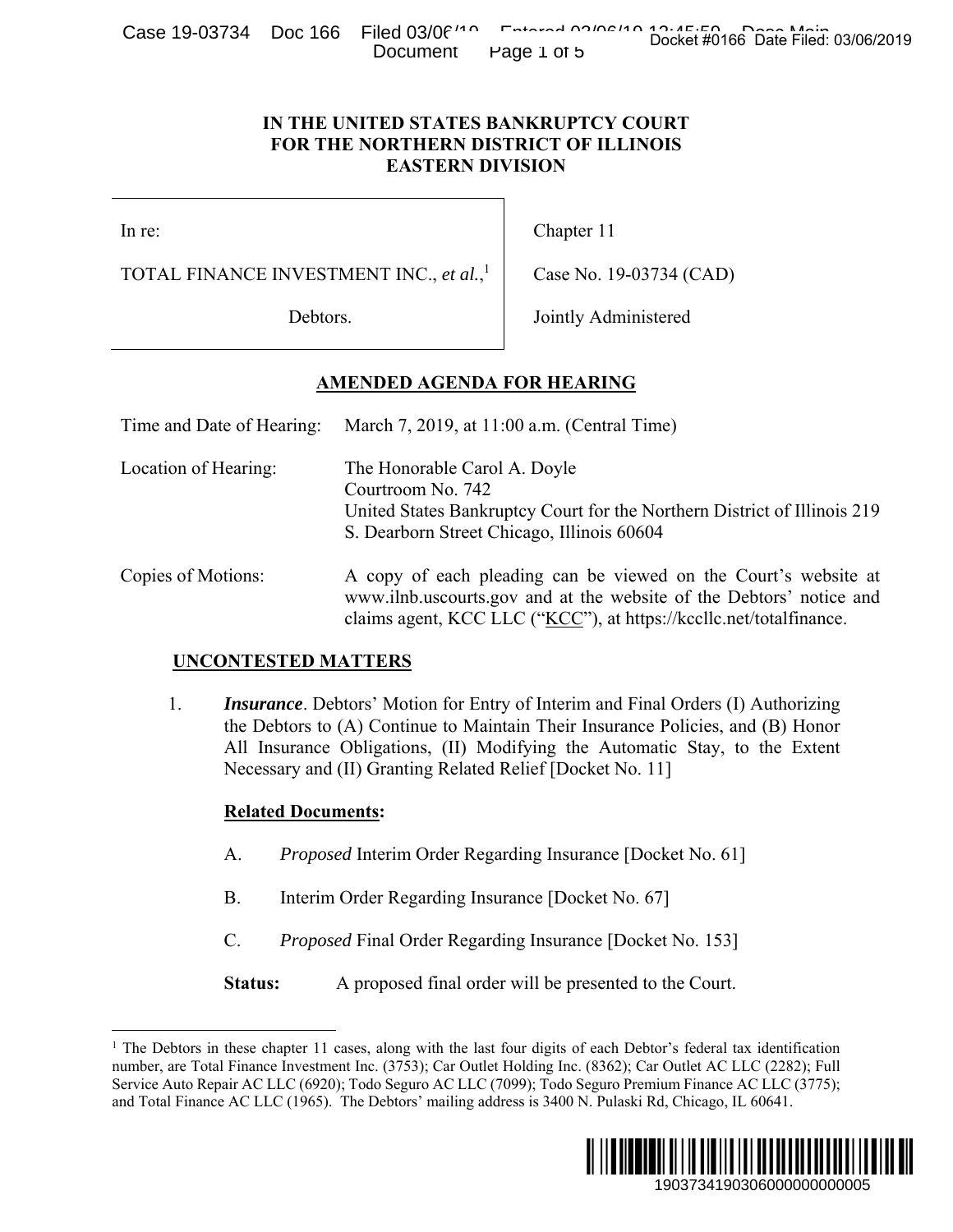Case 19-03734 Doc 166 Filed 03/06/19 Entered 03/06/19 12:45:59 Desc Main Page 2 of 5

2. *Taxes*. Debtors' Motion for Entry of Interim and Final Orders (I) Authorizing the Debtors to Pay Certain Prepetition Taxes and Fees, (II) Authorizing Financial Institutions to Honor and Process Related Checks and Transfers, and (III) Granting Related Relief [Docket No. 12]

#### **Related Documents:**

- A. *Proposed* Interim Order Regarding Taxes [Docket No. 36]
- B. Interim Order Regarding Taxes [Docket No. 39]
- C. *Proposed* Interim Order Regarding Taxes [Docket No. 63]
- D. Interim Order Regarding Taxes [Docket No. 69]
- E. *Proposed* Final Order Regarding Taxes [Docket No. 154]
- **Status:** A proposed final order will be presented to the Court.
- 3. *Lien Claimants*. Debtors' Motion for Entry of Interim and Final Orders (I) Authorizing the Debtors to Pay Prepetition Claims of Certain Lien Claimants and (II) Granting Related Relief [Docket No. 15]

### **Related Documents:**

- A. *Proposed* Interim Order Regarding Lien Claimants [Docket No. 35]
- B. Interim Order Regarding Lien Claimants [Docket No. 46]
- C. *Proposed* Interim Order Regarding Lien Claimants [Docket No. 62]
- D. Interim Order Regarding Lien Claimants [Docket No. 71]
- E. *Proposed* Final Order Regarding Lien Claimants [Docket No. 155]

**Status:** A proposed final order will be presented to the Court.

4. *Cash Management*. Debtors' Motion for Entry of Interim and Final Orders (I) Authorizing the Debtors to (A) Continue Using Their Existing Cash Management System, Including Existing Bank Accounts, (B) Honor Certain Prepetition Obligations Related Thereto, (C) Continue Interdebtor Transactions, and (D) Maintain Existing Business Forms and (II) Granting Related Relief [Docket No. 13]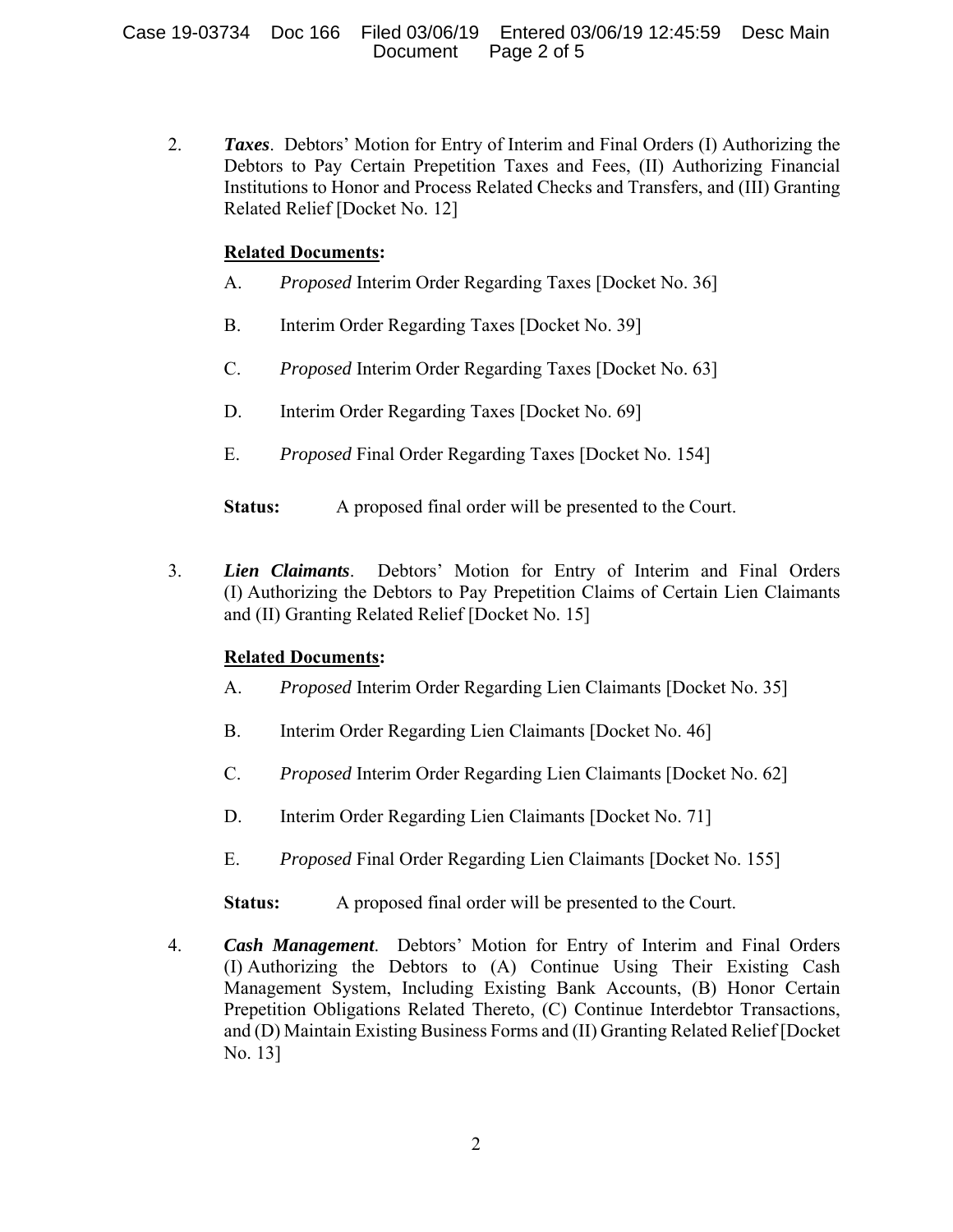## **Related Documents:**

- A. Interim Order Regarding Cash Management [Docket No. 41]
- B. *Proposed* Final Order Regarding Cash Management [Docket No. 156]

**Status:** A proposed final order will be presented to the Court.

5. *Employee Wages*. Debtors' Motion for Entry of Interim and Final Orders (I) Authorizing the Debtors to (A) Pay Prepetition Wages, Salaries, Commissions, Bonuses, Employee Benefits, Prepetition Payroll Taxes, and Other Obligations and (B) Maintain Compensation and Benefits Programs and Pay Related Administrative Obligations, (II) Authorizing Applicable Banks and Other Financial Institutions to Honor and Process Related Checks and Transfers, and (III) Granting Related Relief [Docket No. 14]

# **Related Documents:**

- A. Interim Order Regarding Employee Wages [Docket No. 44]
- B. *Proposed* Final Order Regarding Employee Wages [Docket No. 157]

**Status:** A proposed final order will be presented to the Court.

6. *Customer Programs*. Debtors' Motion for Entry of Interim and Final Orders Authorizing Debtors to (I) Maintain and Administer Prepetition Customer Programs and Practices, (II) Pay and Honor Related Prepetition and Post Petition Obligations, (III) Pay and Honor Credit Card Chargebacks and Processing Fees, and (IV) Granting Related Relief [Docket No. 16]

# **Related Documents:**

- A. Interim Order Regarding Customer Programs [Docket No. 48]
- B. *Proposed* Final Order Regarding Customer Programs [Docket No. 158]
- **Status:** A proposed final order will be presented to the Court.

# **RESOLVED MATTERS**

7. *Utilities*. Debtors' Motion for Entry of Interim and Final Orders (I) Prohibiting Utility Providers From Altering, Refusing or Discontinuing Utility Service, (II) Determining Adequate Assurance of Payment for Future Service, (III) Establishing Procedures for Determining Adequate Assurance of Payment, and (IV) Granting Related Relief [Docket No. 10]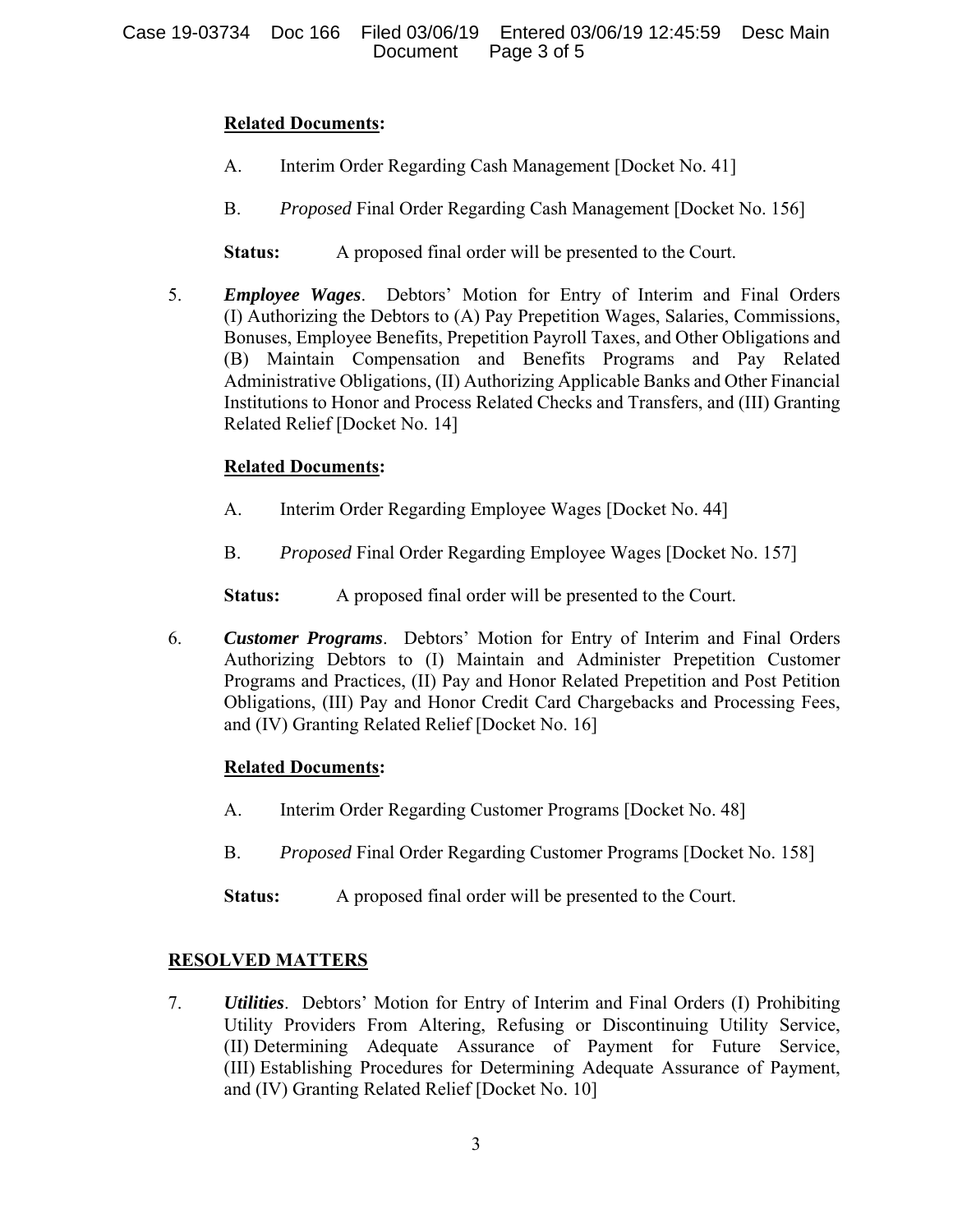### **Related Documents:**

- A. *Proposed* Interim Order Regarding Utilities [Docket No. 64]
- B. Interim Order Regarding Utilities [Docket No. 65]
- C. Objection of Constellation NewEnergy, Inc. and Commonwealth Edison Company [Docket No. 137]
- D. *Proposed* Final Order Regarding Utilities [Docket No. 159]
- E. Withdrawal of Objection of Constellation NewEnergy, Inc. and Commonwealth Edison Company [Docket No. 162]
- F. *Revised Proposed* Final Order Regarding Utilities [Docket No. 165]
- **Status:** A proposed final order will be presented to the Court.

## **MATTERS GOING FORWARD**

8. *Eligibility for Sales Tax Credit Memos*. Debtors' Motion for Entry of an Order, Pursuant to 11 U.S.C. §§ 105(a) and 505 and 28 U.S.C. § 1334, (I) Determining the Debtors' Entitlement to Certain Illinois Sales Tax Credits and (II) Granting Related Relief [Docket No. 23]

### **Related Documents:** None

**Status:** A proposed briefing and hearing schedule agreed by the Debtors and the IDOR will be presented to the Court.

### **CONTINUED MATTERS**

9. *DIP Financing and Cash Collateral*. Debtors' Motion for Entry of Interim and Final Orders (I) Authorizing (A) Secured Post-Petition Financing on a Super-Priority Basis Pursuant to 11 U.S.C. § 364, (B) Use of Cash Collateral Pursuant to 11 U.S.C. § 363 and (C) Grant of Adequate Protection Pursuant to 11 U.S.C. §§ 363 and 364, (II) Scheduling a Final Hearing Pursuant to Bankruptcy Rule 4001(c), and (III) Granting Related Relief [Docket No. 18]

### **Related Documents:**

A. Declaration of Stuart Kaufman in support of DIP Financing and Cash Collateral [Docket No. 19]